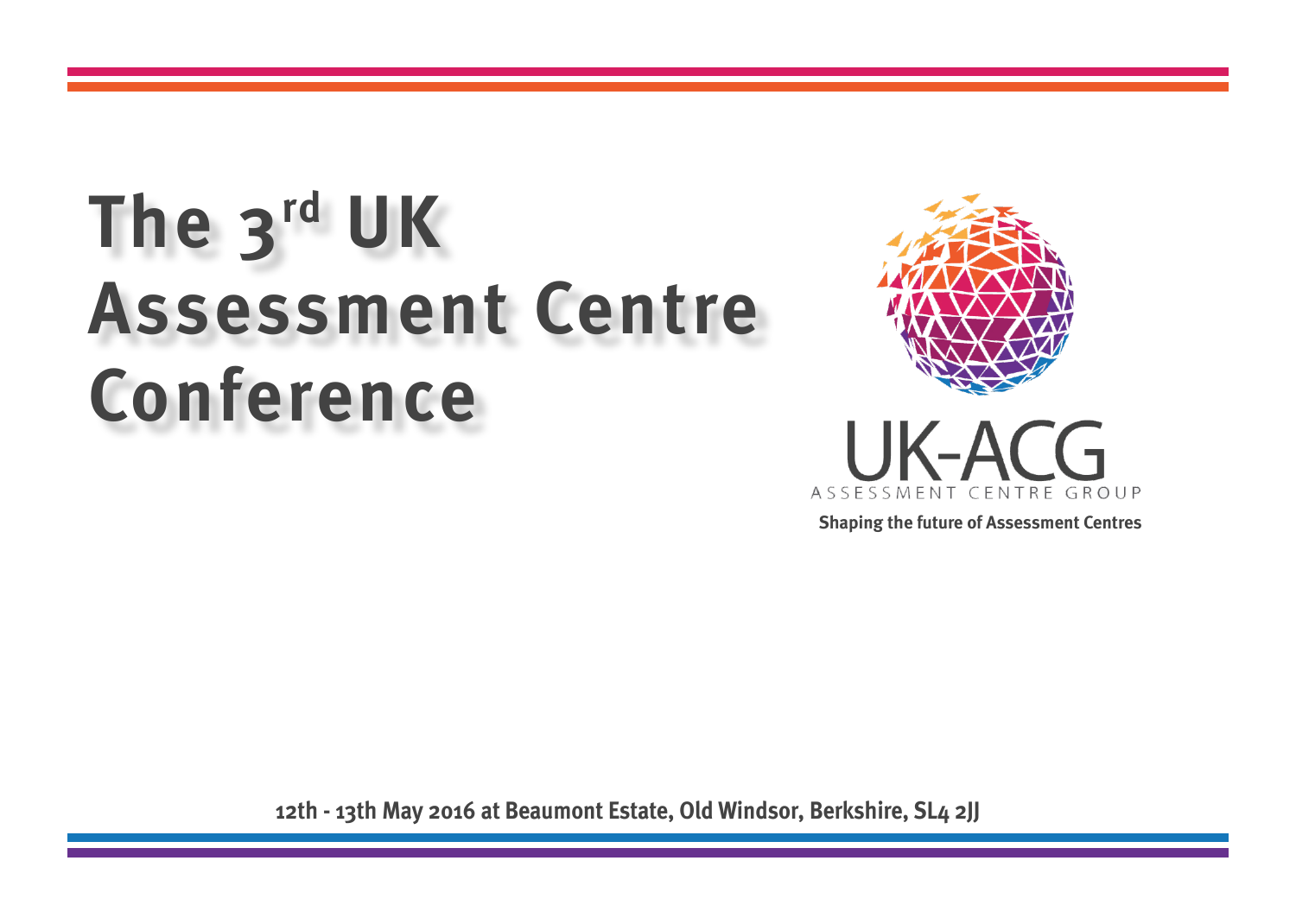### **The 3rd UK Assessment Centre Conference 12th - 13th May 2016**

Following highly successful conferences in 2013 and 2014, the UK Assessment Centre Group (UK-ACG) is proud to announce its third conference:

## Assessment Centres: Global, Cultural and Diversity Challenges

Please make sure you save the date in your diaries and join fellow practitioners and researchers for an insightful and engaging conference about the Assessment Centre method. We are currently seeking high quality submissions for the conference sessions. Anyone interested in presenting should provide submissions by 1st February.

Further details about the conference and submission guidelines can be found at the UK-ACG website: [www.uk-acg.com](http://www.uk-acg.com).

"Wonderful job on the 2nd Conference: Broad context; Diversity of thought/speakers; Future focused; Relaxed and conversational breakouts." - Lyn Davies, Transcendics Inc., Canada.

"The keynotes were excellent." - Cath Greenwood, CM Greenwood Consulting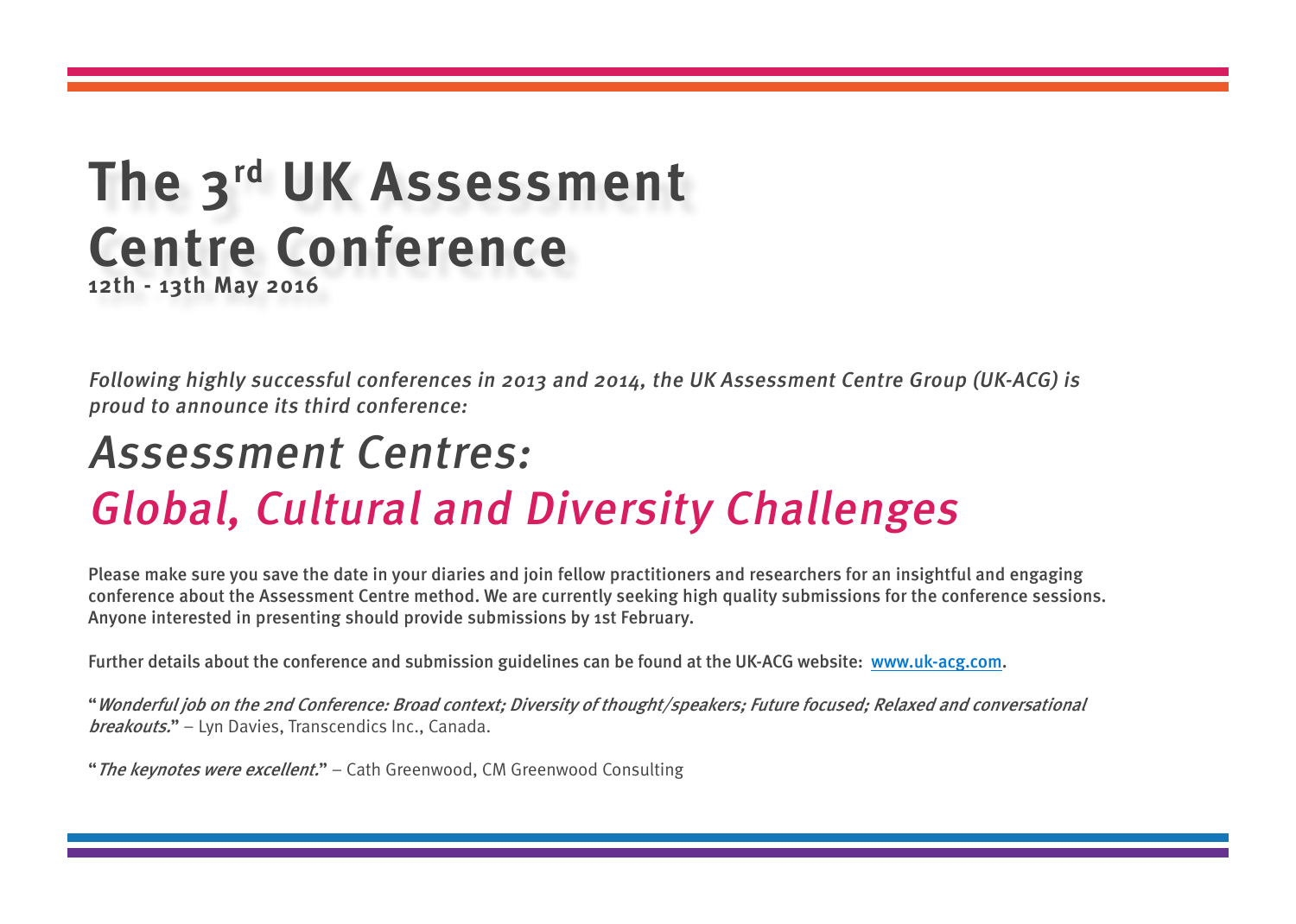### **The Schedule Workshop Schedule**

By popular demand the conference will once again be preceded by a workshop on how to secure Board commitment to your Assessment Centre activity, for those delegates who might wish to attend this event prior to the commencement of the conference.

**Workshop: 'Proving the value of your Assessment Centre to the Board'** 

For those who are planning to run an AC, or who are being asked to justify the continued running of an existing AC and are seeking some guidance as to how best to make the business case.

#### Thursday 12<sup>th</sup> May

- 08.30 Registration and tea/coffee
- 09.00 Workshop content
- 10.30 Tea/coffee break
- 10.45 Workshop continued
- 12.30 Close and lunch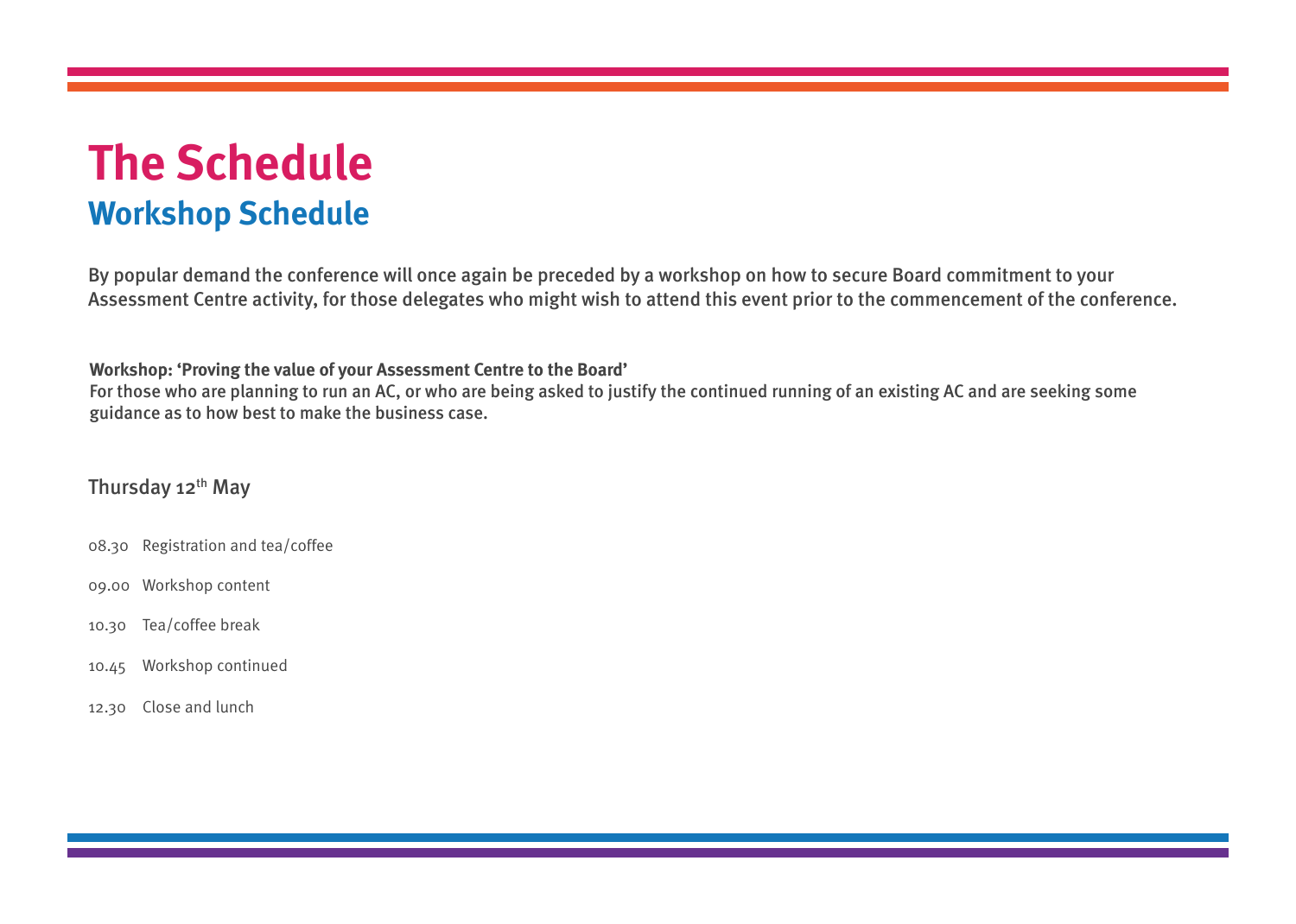### **The Schedule Conference Schedule**

#### **Thursday 12th May Thursday 12th May Friday 13th May**

- 13.30 Conference registration opens
- 14.00 Welcome and opening address by Conference Chair
- 14.30 Keynote 1: Steve Isherwood "Graduate recruitment: Driving innovation and diversity in the assessment world."
- 15.30 Tea break
- 16.00 Breakout session 1
- 17.15 Plenary summary
- 17.30 Close
- 18.30 Drinks reception
- 19:30 Dinner

- 08.30 Registration opens
- 09.00 Welcome and opening address by Conference Chair
- 09.20 Keynote 2: Brian Hoffman "Assessment centers are deficient predictors of effective leadership."
- 10.20 Coffee break
- 10.45 Breakout session 2
- 11:55 Conference update: UK-ACG's AC Survey Results
- 12.45 Lunch
- 14.00 Keynote 3: Simon Mitchell "Leadership in a globalised world: Keeping up with the accelerating pace of change."
- 15.00 Tea break
- 15.30 Breakout session 3
- 16.30 Summary and close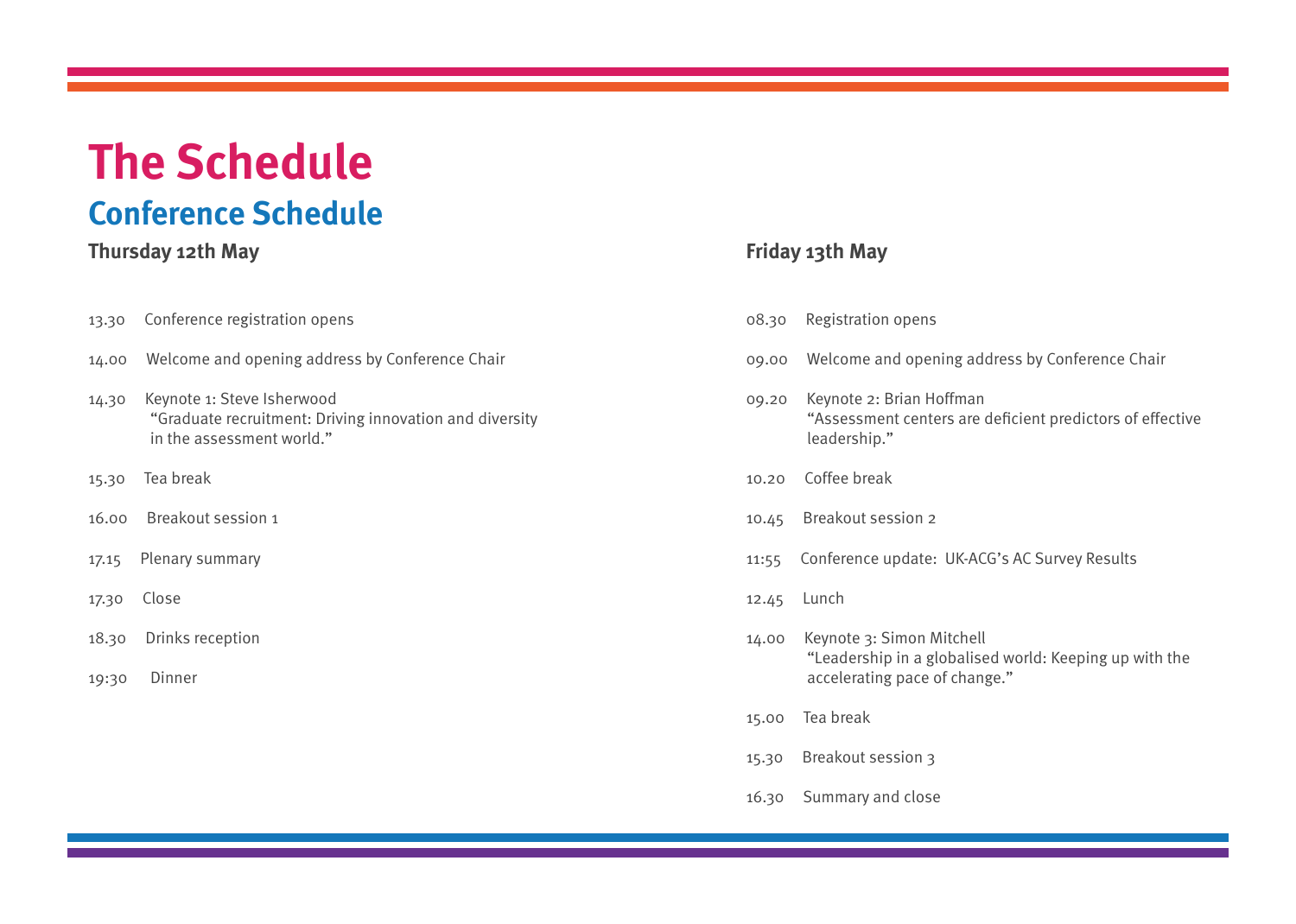## **Keynote Speakers**

#### **We are delighted to announce the following keynote speakers:**

#### **Steve Isherwood, AGR**



Stephen Isherwood was appointed Chief Executive of AGR in June 2013 following seven years as Head of Graduate Recruitment UK & Ireland at Ernst & Young, one of the largest recruiters of graduates in the UK. Stephen started his career at Coopers & Lybrand recruiting experienced management consultants before moving into graduate recruitment when the firm merged with Price Waterhouse to form PwC. After PwC he lead the graduate recruitment and development programme at Safeway before working in the public sector where he developed and managed a number of careers related programmes. Stephen has extensive experience in the recruitment and development of students, both graduates and school leavers. He has worked closely with Higher Education throughout his career with a focus on

the career development and employment of students. In addition to his current role Stephen sits on a number of steering groups related to higher education and employment including the HEAR Advisory Committee, the Plotr Advisory Council and the GPA Advisory Group. He has presented to various committees in the Houses of Parliament and often appears in national and local media.

#### **Brian Hoffman, University of Georgia**



Dr. Brian Hoffman received his doctorate from the University of Tennessee in 2006 and is the Chair of the Industrial-Organizational Psychology Program at the University of Georgia. Dr. Hoffman currently serves as an Associate Editor of the Journal of Management and has served on the Editorial Boards of the Journal of Business and Psychology, Journal of Management, Journal of Organizational Behavior, and the Journal of Personnel Psychology. Dr. Hoffman has published over 50 articles, chapters, and books on a range of topics, including the changing nature of work and workers, the assessment and prediction of effective leadership, and the application of management principles to sports settings. His research has been covered by CBS Sports Network, ESPN's SportsCenter, National Public

Radio, Cracked.com, and the Washington Post. An experienced assessor, role player, and AC administrator and designer, he has authored two books on assessment centers, co-chaired the development of the most recent International Guidelines on the Ethical Use of Assessment Centers, published multiple studies supporting the multifaceted interpretation of assessment centers, and twice received the Anne Howard and Douglas Bray Grant for Assessment Center research.



#### **Simon Mitchell, DDI**

Simon is General Manager of DDI UK based in London. He also leads the European marketing team and is a member of the DDI European Leadership team. Before joining DDI in 2006, Simon held various sales, marketing and general management roles for organisations including manufacturing and business services group Reed Holdings, asset management organisation Microlease plc and healthcare group Whatman plc (part of GE). At DDI he designs and delivers executive assessment and leadership programmes for several global organisations. Simon is a regular commentator in business and HR media including the BBC, The Times, The Financial Times, and The Economist.

#### **Interested in attending?**

Please confirm your attendance and choice of package to [Rachel.Chandler@adc.uk.com](mailto:%20Rachel.Chandler%40adc.uk.com?subject=UK-ACG%20Assessment%20Centre%20Conference%202016%20%20) as soon as possible and no later than 11th March, if you want to take advantage of the Early Bird discounts.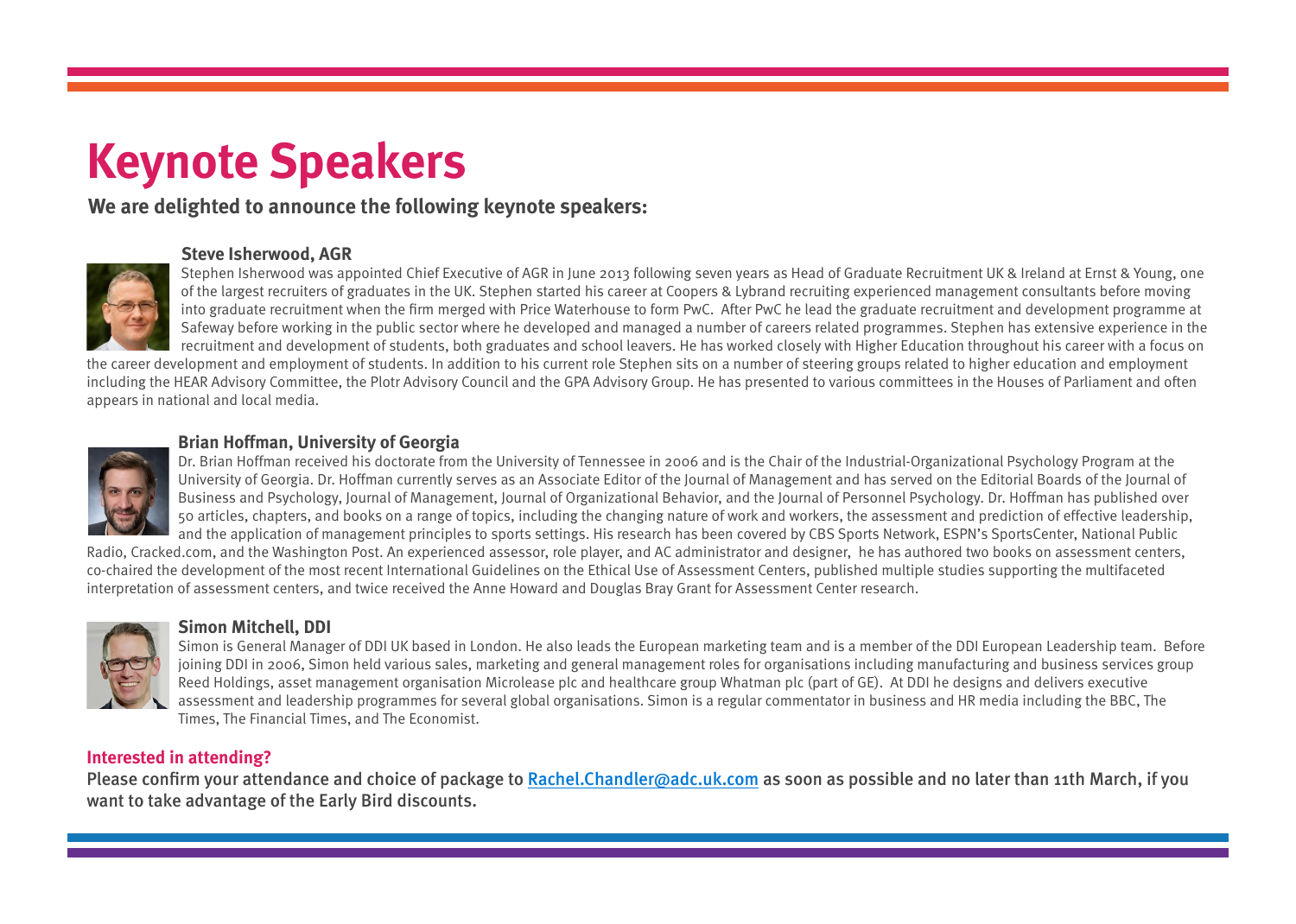### **Venue Information**

**12th - 13th May 2016 Beaumont Estate, Old Windsor, Berkshire, SL4 2JJ Tel: +44 (0)1753 640 000** [www.beaumont-estate-windsor.co.uk](http://www.beaumont-estate-windsor.co.uk)



Renowned for its grand spaces and conference facilities, and noted as a leading UK conference venue, Beaumont Estate is set in beautiful grounds offering all of the modern amenities you'd expect from a top quality conference venue. Located conveniently close to the M3, M4 and M25, as well as 3 main rail links into London and just 15 minutes from Heathrow Airport, it is also in close proximity to the site in Runnymede where the Magna Carta was signed in 1215 and the stunning town of Windsor.







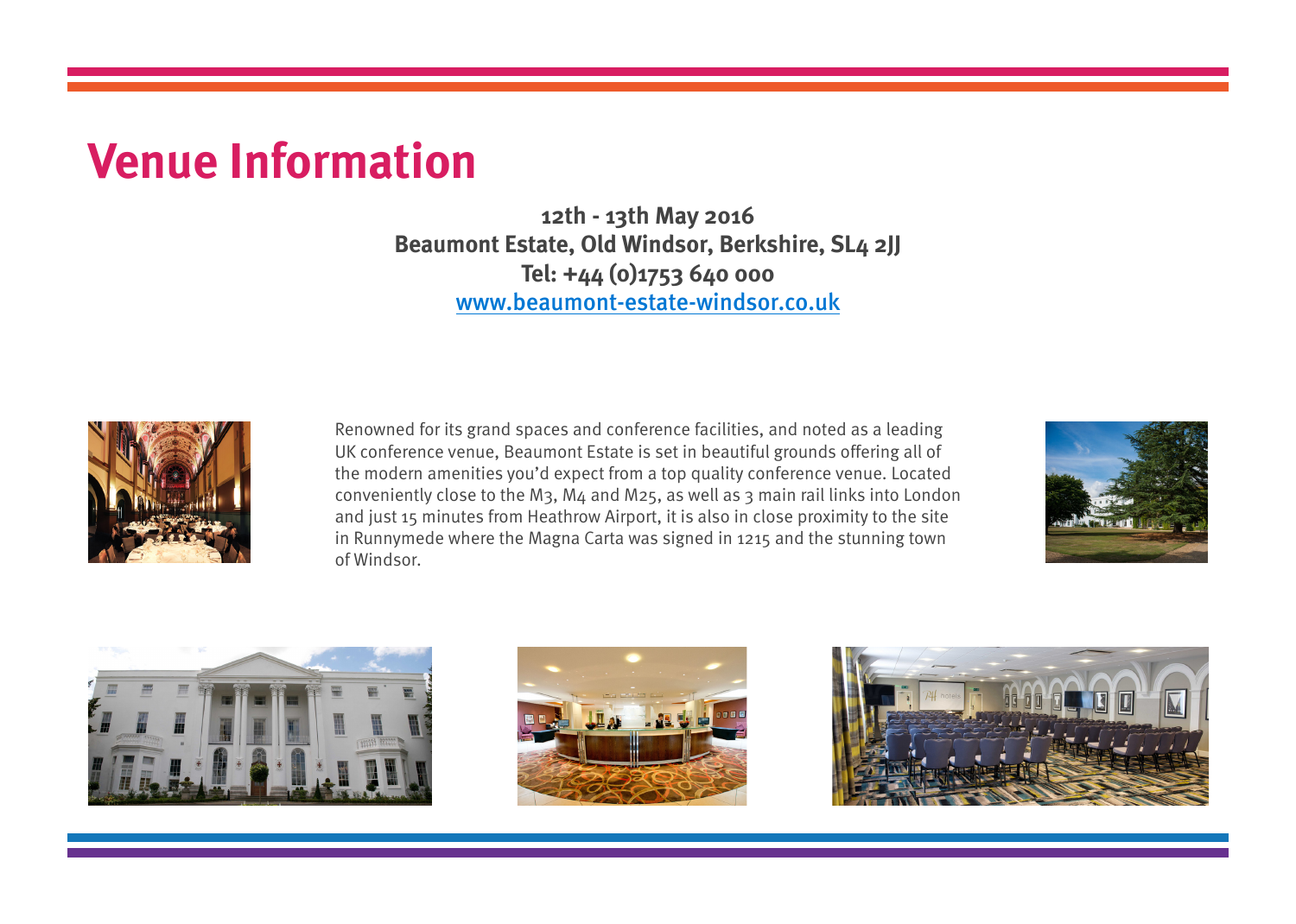## **Conference Packages**

### **Conference Only <b>Workshop and**

#### Full conference package including:

- Thursday  $12<sup>th</sup>$  drinks reception and dinner
- Bed and breakfast
- Conference attendance on the 12<sup>th</sup> and 13<sup>th</sup>

# **Conference**

Full workshop and conference package including:

- Morning workshop on the  $12<sup>th</sup>$
- Thursday  $12<sup>th</sup>$  lunch
- Thursday  $12<sup>th</sup>$  drinks reception and dinner
- Bed and breakfast
- Conference attendance on the 12<sup>th</sup> and 13<sup>th</sup>

### **Workshop Only**

Workshop package includes:

- Morning workshop on the  $12<sup>th</sup>$
- Pre-event survey questionnaire to tailor workshop to delegate needs
- Full joining instructions
- Workshop materials
- Tea/coffee and lunch

| $\texttt{f305}^{\star}$ | <b>Early Bird Discount</b> | $£370*$   |                             |
|-------------------------|----------------------------|-----------|-----------------------------|
| £350                    |                            | $E_{415}$ | £90 / $E_{45}$ for students |

\*To receive the early bird discount, delegates must book their place no later than 11<sup>th</sup> March

The package for delegates who only wish to attend the conference on Friday 13<sup>th</sup> May is £155 (£110 early bird).

The package for delegates who plan to commute daily and don't require accommodation are; £250 for conference only (£205 Early Bird) and £315 for workshop and conference (£270 for early bird).